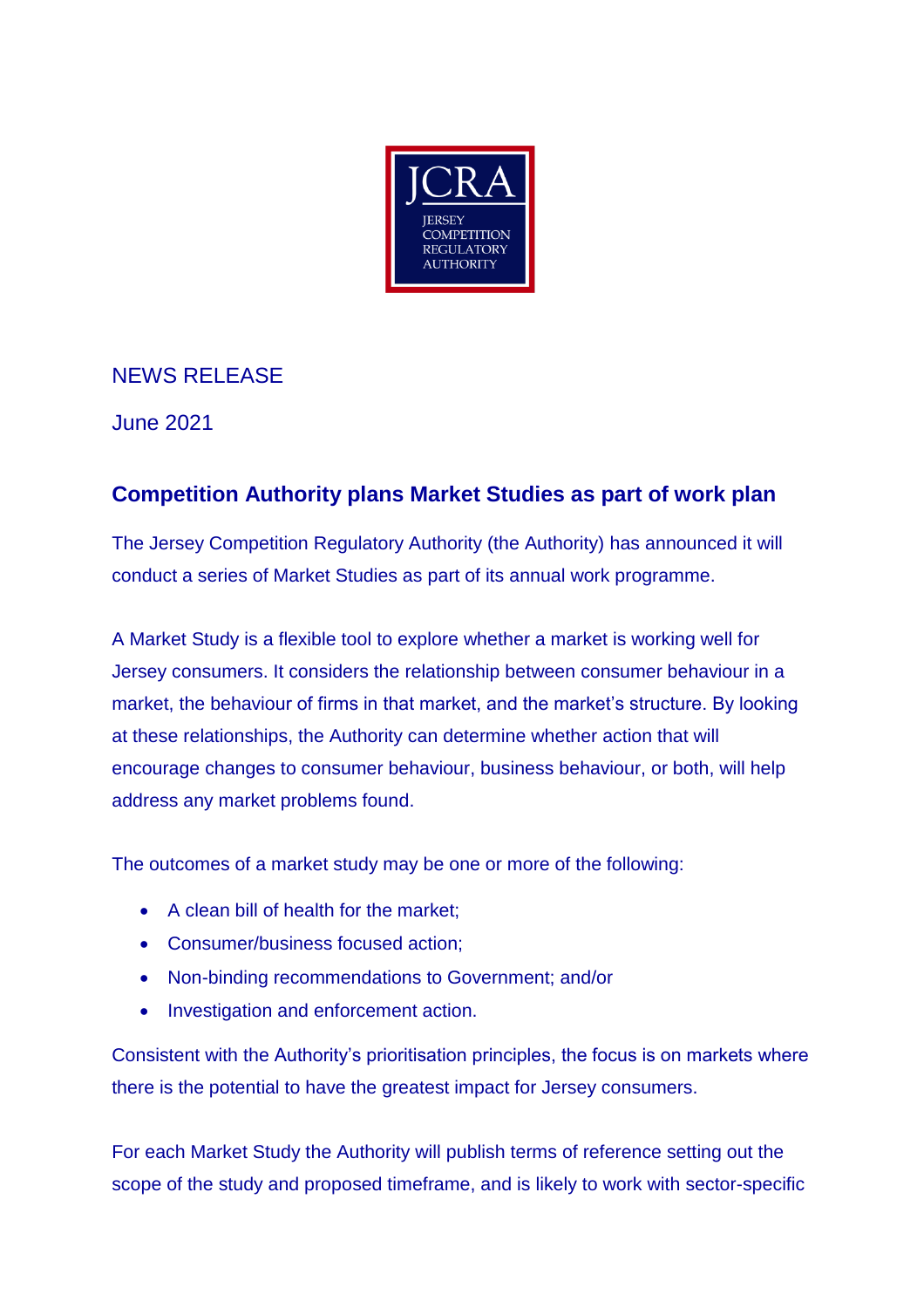experts. The Authority is also likely to issue a call for information from interested parties.

Before issuing its final report on the Market Study outcome, the Authority may release an interim report and findings to seek views. Any recommendations in the final report will be non-binding on Government, but may include recommended measures to improve the performance of markets, such as changes to regulation, policy or the conduct of market participants.

Senior Economic Case Officer Peter Hetherington says "Market Studies are a valuable means of building a helicopter view of how a market is performing: It is commonplace in other jurisdictions for competition regulators to take a closer look at sectors of the economy that have a significant impact on the wellbeing of consumers and citizens generally."

"In many instances nothing untoward will be discovered, but where changes or improvements in the way a market is operating can be made, then the results of a market study can help inform policy and strategy, and in some cases the Authority can take direct action to intervene."

The Authority has undertaken a number of market studies in the past including the freight market, fuel market, groceries market and motor trade market. These can be viewed on the Authority's website [www.jcra.je.](http://www.jcra.je/) It's expected that the first Market Study will be confirmed in June 2021.

## **Ends**